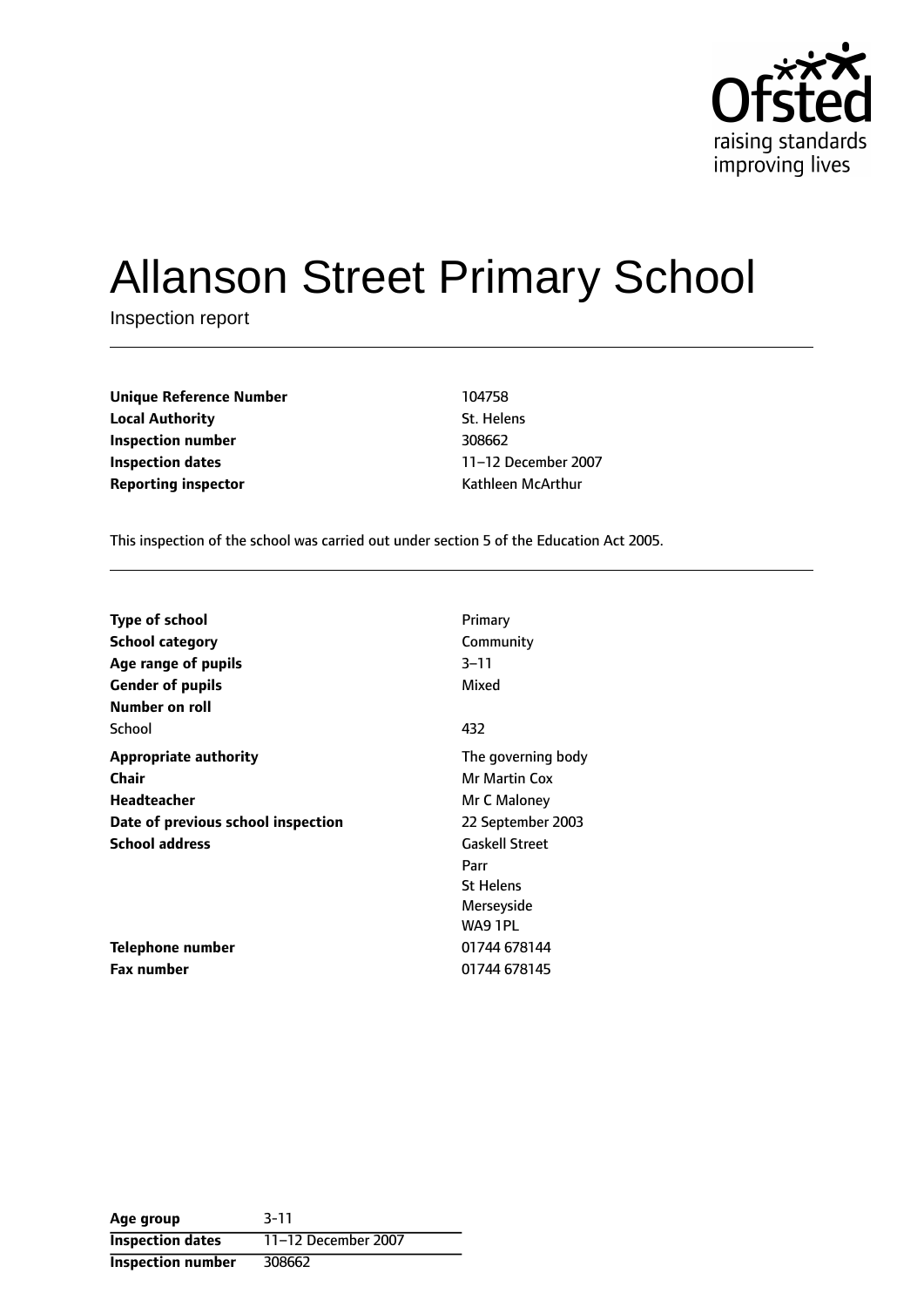.

© Crown copyright 2007

#### Website: www.ofsted.gov.uk

This document may be reproduced in whole or in part for non-commercial educational purposes, provided that the information quoted is reproduced without adaptation and the source and date of publication are stated.

Further copies of this report are obtainable from the school. Under the Education Act 2005, the school must provide a copy of this report free of charge to certain categories of people. A charge not exceeding the full cost of reproduction may be made for any other copies supplied.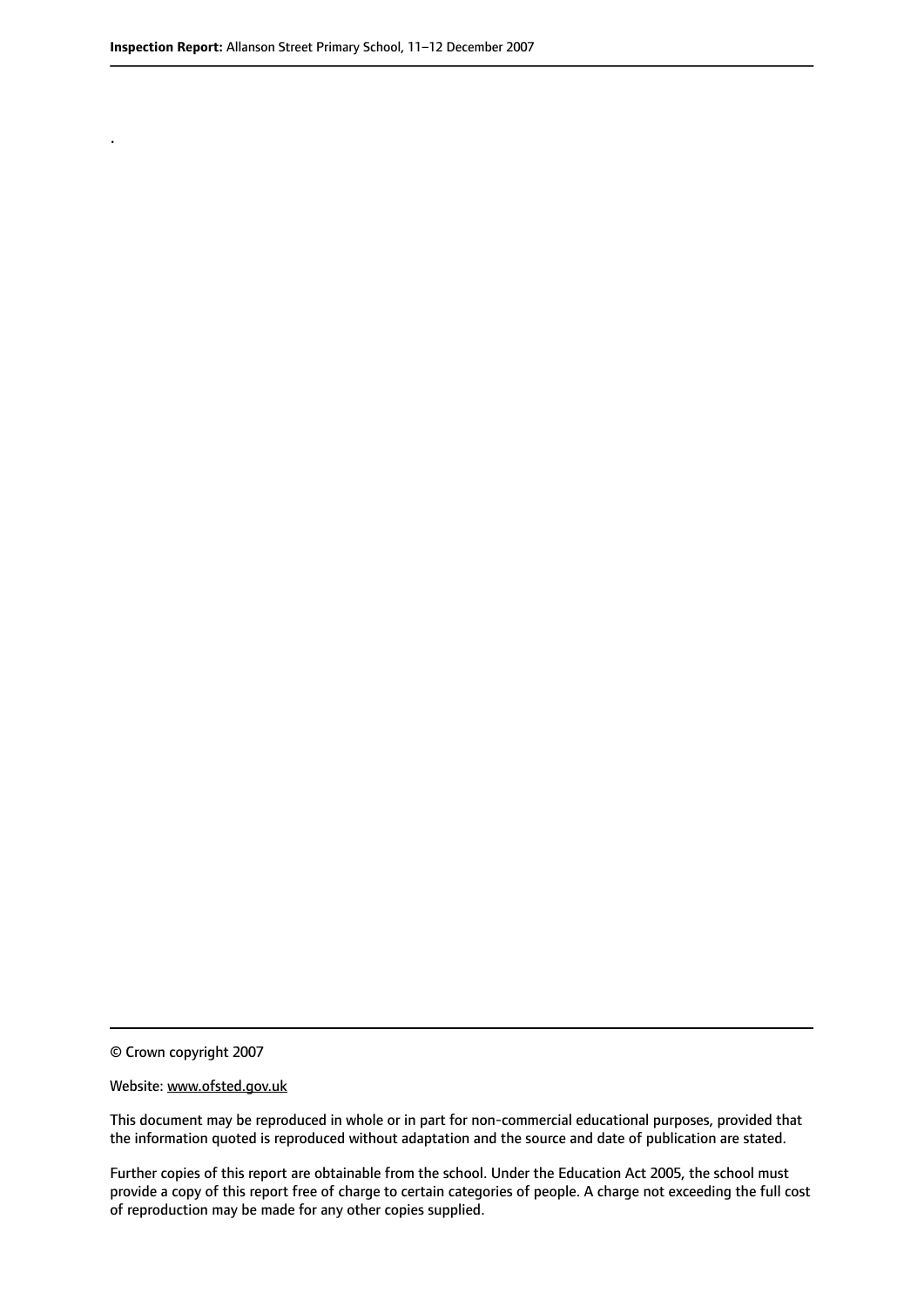# **Introduction**

The inspection was carried out by three Additional Inspectors.

### **Description of the school**

Allanson Street Primary School is very large and serves an area of considerable social and economic deprivation. About half the pupils are entitled to free school meals, much more than the national average. The proportion of pupils with learning difficulties and/or disabilities is well above the national average. A very small number of the pupils speak English in addition to their home language. The Thompson Sports and Arts Centre, Rising Stars Neighbourhood Nursery and the multi-media suite are part of the schools provision and are open for community use as part of the school's work as a full service Extended school.

The school holds many awards, including the Basic Skills Quality Mark, Early Years Kitemark, National Healthy Schools, Activemark and Artsmark Gold.

#### **Key for inspection grades**

| Outstanding  |
|--------------|
| Good         |
| Satisfactory |
| Inadequate   |
|              |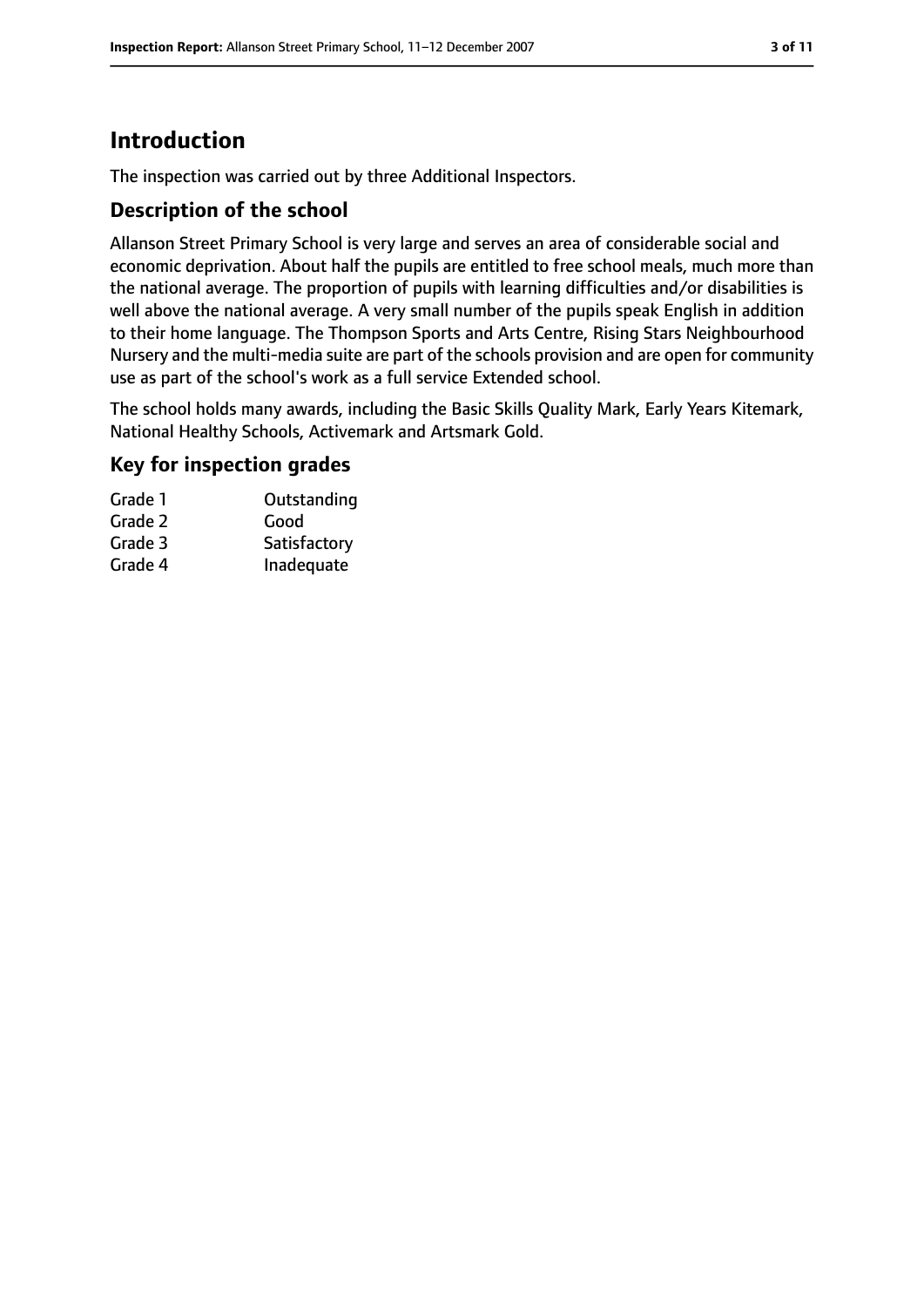# **Overall effectiveness of the school**

#### **Grade: 1**

This is an outstanding school that very successfully achieves its' aim of providing high quality experiences that enable pupils 'to be happy, successful and keen to learn'. The school is an exciting place right at the heart of local community offering a very wide range of learning and recreational facilities for pupils, parents and families. Visionary leadership constantly seeks ways to improve provision in all aspects of school life. Parents value the school highly, 'The headteacher and staff work tirelessly to offer a wide range of learning experiences and promote an understanding of the world outside the classroom,' is representative of many positive comments received.

Achievement is outstanding. Children's knowledge and skills when they enter the Nursery are well below those typical for their age, particularly communication, language and literacy skills. Children make good progress through the Foundation Stage. Progress speeds up in Key Stage 1 and pupils reach standards that are a little below the national average, but in mathematics, few reach the higher levels. By the age of 11, standards are broadly average which represents excellent progress overall. This is due to very high quality teaching throughout the school and an excellent, innovative curriculum. Staff make learning enjoyable which stimulates and enhances progress; one school councillor praised them saying, 'The teachers teach well and make learning fun'. Pupils with learning difficulties and/or disabilities make excellent progress in relation to their starting points because the school provides for their needs extremely well.

A fair system of rules and rewards, and excellent management strategies provide a very secure framework so behaviour is good, and often very good in lessons. Pupils demonstrate very good knowledge of how to be healthy and state they feel very safe in school. The school works hard to ensure every pupil knows how to deal with any problems they encounter. This work is very well supported by the learning mentor.

Great enthusiasm in lessons and keen participation in extra-curricular activities demonstrates pupils' genuine enjoyment of school. The school successfully enables pupils to become useful members of society, with opportunities to be school councillors or 'playground friends' and to work on environmental projects. Pupils make outstanding progress in acquiring basic skills. They work very well both cooperatively and independently, and good problem-solving skills equip them very well for the future. Whilst attendance is satisfactory, holidays taken in term time slows progress for some children.

Excellent care, guidance and support, enhanced by excellent links between home and school, ensure pupils make exceptional progress both academically and personally, and feel valued as individuals. Academic guidance is very strong. Rigorous systems track progress very closely and are used to direct extra help quickly where needed. Meaningful targets for pupils are set that they work hard to achieve, helped by useful pointers provided in teacher's marking.

Outstanding leadership and management at all levels ensure there is a shared focus on improvement. The school is never complacent; leaders are constantly looking for ways to enhance pupils' learning, social development and enjoyment of all the school offers. This is demonstrated in the wide variety of partnerships and links enjoyed by the school, and status as lead Creative School in the local authority. Since the previous inspection there has been very good improvement in all aspects of the school's work, ensuring excellent capacity for further improvement. The school gives excellent value for money.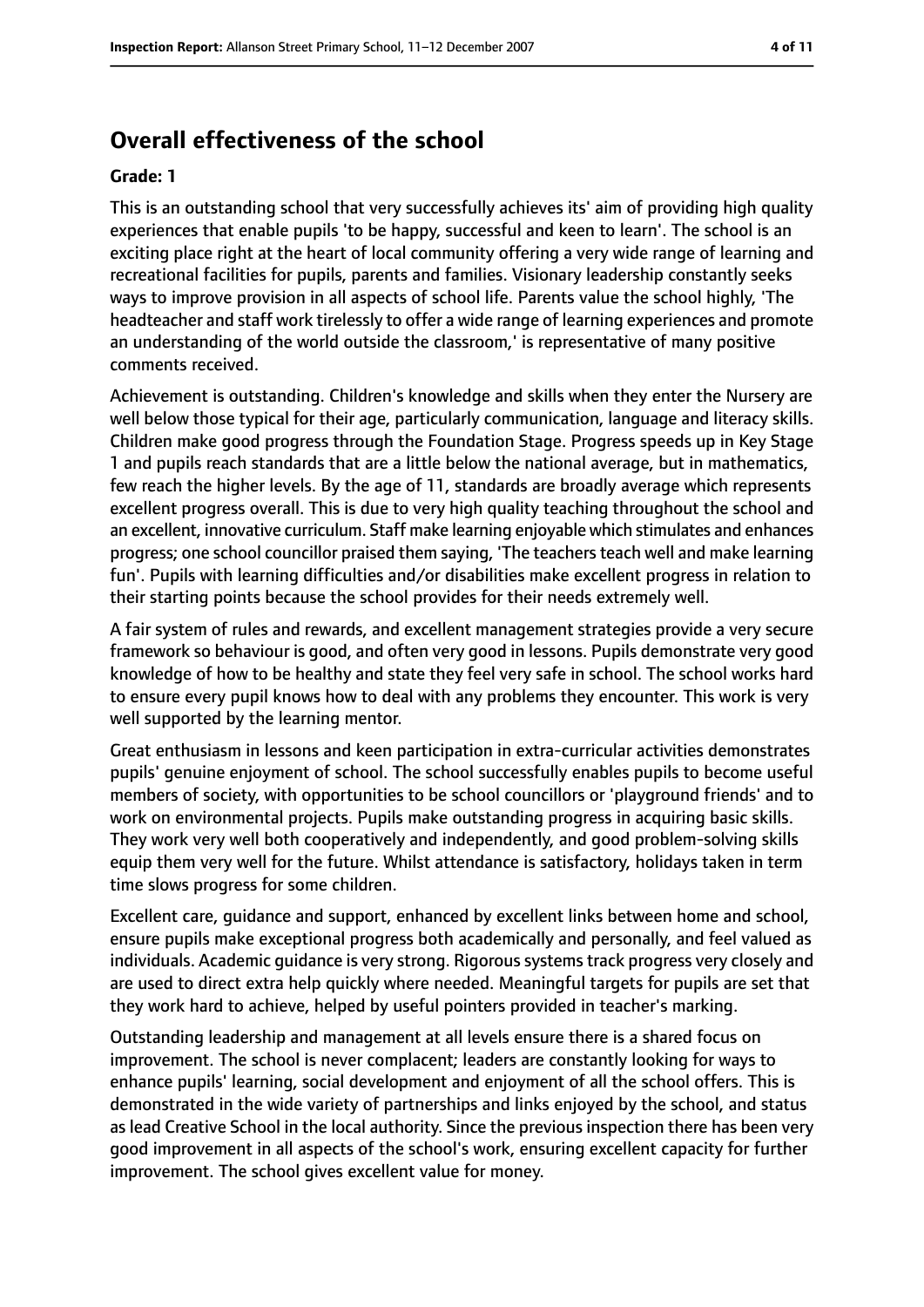# **Effectiveness of the Foundation Stage**

#### **Grade: 1**

Provision in the Foundation Stage is outstanding. Achievement in all areas of learning is good because children receive very good teaching and support. Despite this, the majority have not yet reached the expected goals by the time they enter Year 1. However, they make exceptionally good progress in their personal and social development so their skills are broadly typical for their age by the end of the Reception Year. Very good induction procedures ensure children settle quickly and happily into school. Relationships are very strong and children are very well cared for in a secure and attractive learning environment. Good use of praise rewards children's successes so they grow rapidly in confidence and independence. Behaviour is good and children show very good attitudes to learning because they enjoy exciting activities that really engage their interest. Planning and assessment procedures are comprehensive with work very well matched to children's individual needs. Leadership and management are outstanding. The experienced teachers and support assistants work very well as a team. Relationships with parents are excellent and parents appreciate the very good support and information they receive in order to help their children's learning at home and at school.

## **What the school should do to improve further**

- Improve standards in mathematics at the end of Year 2 for more able pupils.
- Build on the work with parents to reduce the number of holidays taken during term time.

# **Achievement and standards**

#### **Grade: 1**

Most pupils make outstanding progress through Years 1 and 2. Assessment data show that standards at the end of Year 2 in reading, writing and mathematics have improved over time. Few pupils, however, reached the higher level in mathematics at the end of Year 2, in 2007. Focused support has ensured progress for the more able pupils in mathematics is beginning to improve. Most pupils progress very well in their learning through Key Stage 2. Inspection evidence indicates that by the end of Year 6 the number of pupils gaining the expected level in English, mathematics and science is broadly average which represents outstanding achievement from their starting points. Pupils with learning difficulties and/or disabilities, and those for whom English is an additional language are catered for excellently so they progress at the same very good rate as their peers and join in all activities.

# **Personal development and well-being**

#### **Grade: 1**

Spiritual, moral, social and cultural development is outstanding. Pupils are very helpful and considerate to each other and to visitors and respect other cultures and ways of life. They enjoy growing their own vegetables using the school allotment and are very keen to participate in the many sporting activities offered both during the school day and after school. This is reflected in the many national awards the school has received. Pupils know how to keep safe through road safety and stranger awareness classes, and have a very good understanding of internet safety. They report that bullying is not a problem and are confident that they know an adult to turn to if a problem should arise. They readily take on responsibilities. The active school council has been involved in improving the school environment by working with the Groundwork Trust to develop the school grounds. Pupils show a very good awareness of the needs of others.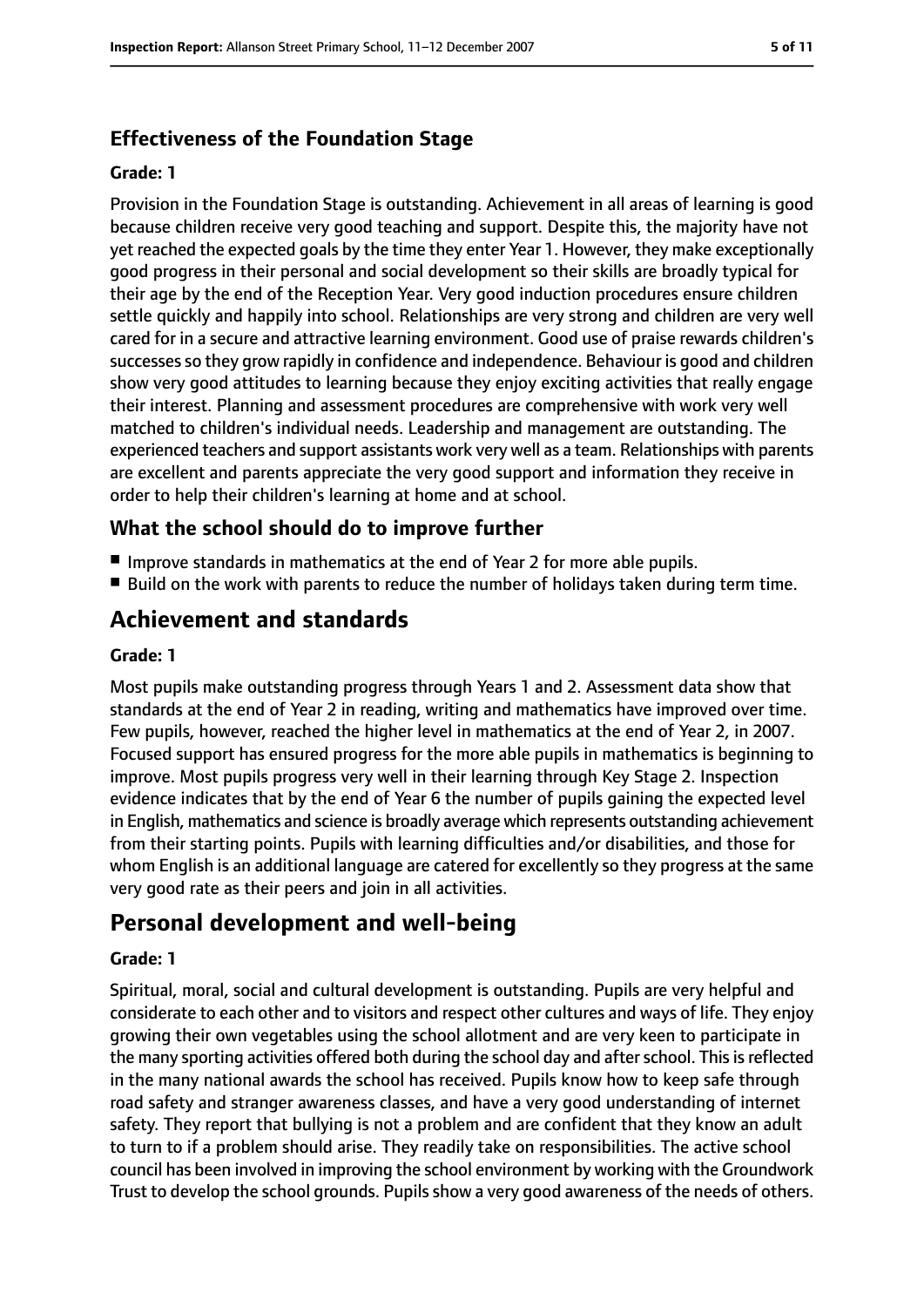Raising funds to support the Angel Starfish crŠche for Aids victims in South Africa also gives them an awareness of cultural and global issues. Attendance is average and has improved due to measures put in place by the school and the work by the learning mentor. However, some families still take children on holidays during term time.

# **Quality of provision**

## **Teaching and learning**

#### **Grade: 1**

Staff provide first-rate opportunities for pupils to become self-motivated, independent learners. Lessons move along at a good pace and teachers use imaginative approaches to present tasks as challenges so pupils are kept on their toes and fully engaged in learning. They cooperate very well with their 'talking partner', happily discussing their challenges and helping each other. All resources are used to meet pupils' individual learning styles and needs most effectively. This is particularly valuable for those with learning difficulties and/or disabilities and those learning to speak English as an additional language, who are very well supported by the capable teaching assistants. Well directed and very skilled support for lower achieving pupils results in their excellent progress. An innovative system of 'co-coaching' ensures the best practice in school is shared and the quality of teaching is constantly improved.

### **Curriculum and other activities**

#### **Grade: 1**

The school offers an exciting curriculum that really stimulates pupil's involvement in learning, thus contributing strongly to their outstanding achievement. Whilst the curriculum is very creative, basic key skills are clearly identified in all activities. There is an appropriate emphasis on literacy and numeracy, suitably adapted so the majority of pupils make very good progress. Pupils often extend their learning in the multimedia suite, for example, researching the internet for information on the Tudors for electronic presentations. The excellent programme of personal development successfully incorporates all strands of the Every Child Matters agenda, resulting in confident, caring pupils who make useful contributions to the community. Curriculum enrichment is outstanding, particularly in the arts and sports, and carefully planned visits extend learning in many subjects. The 'Children's University' provides very well for pupils with particular gifts or talents. Pupils praised the variety of clubs, held at lunchtime and after school.

#### **Care, guidance and support**

#### **Grade: 1**

This is a very caring school. Teachers are highly skilled at building their pupils' confidence and self-esteem. Pastoral support is excellent. Strong staff teamwork ensures that the needs of vulnerable pupils and those with learning difficulties and/or disabilities are met very well and these pupils make very good progress. Extensive partnerships and links with external agencies ensure pupils and their families receive excellent support. Parents value the school highly and are particularly appreciative of the support through the Family Learning and SHARE programmes. They are very well informed through weekly newsletters and the attractive and informative school website. Arrangements for assessing pupils' attainment and tracking their progress are extremely thorough and comprehensive. Information gained is used very well to set targets which are regularly reviewed by the class teachers and senior managers. As a consequence, pupils make brisk progress. Pupils' work is marked regularly with very helpful comments so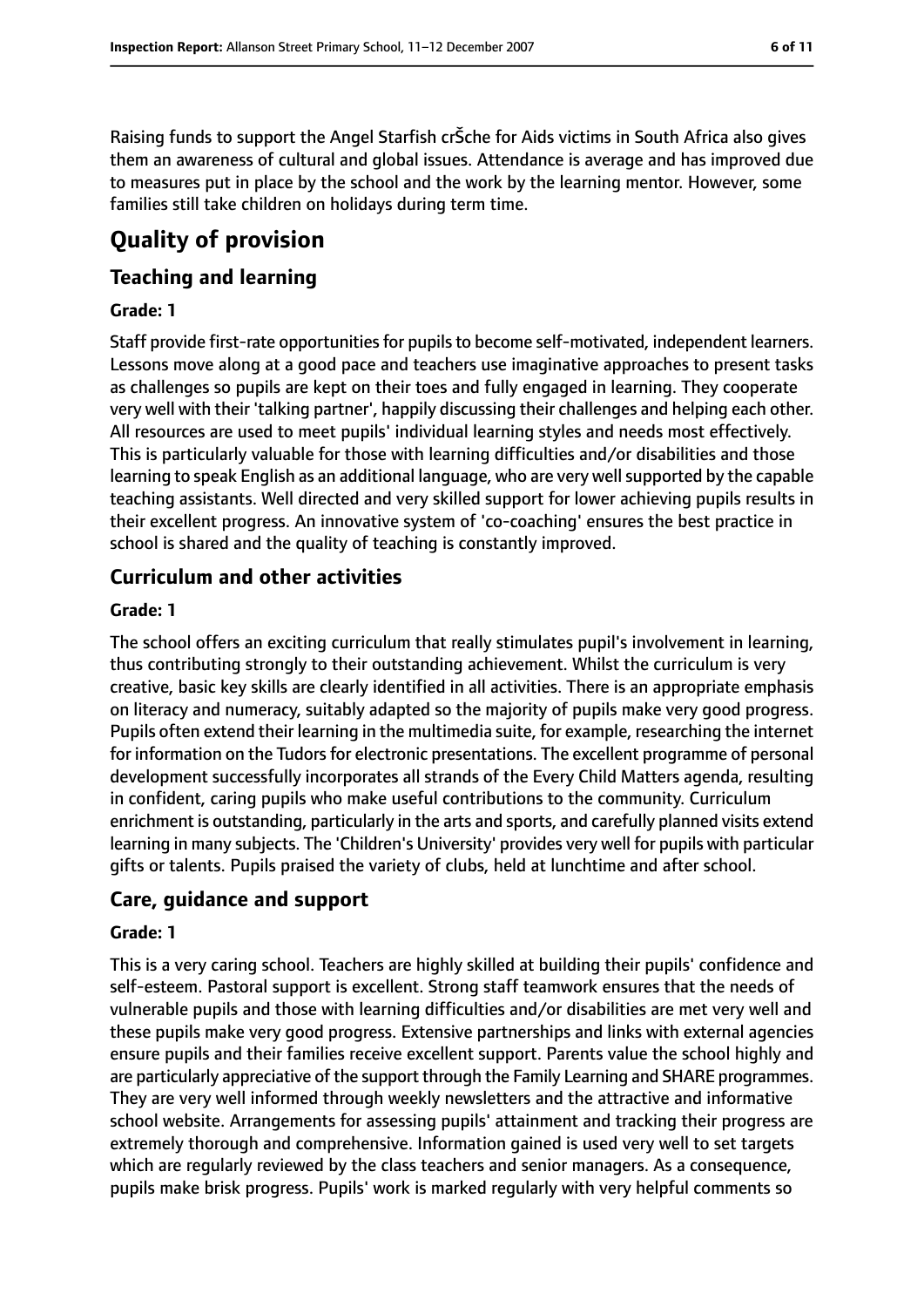pupils know what they need to do to improve. Procedures to promote child protection, the safe recruitment of staff, health and safety, and to reduce risk meet all current requirements.

# **Leadership and management**

#### **Grade: 1**

Outstanding leadership and management are central to the school's sustained success. Strong, motivating leadership from the headteacher has successfully created and maintained a climate where everyone is constantly striving to improve the pupils' academic and social development. All staff share this vision. The school evaluates its' performance rigorously, if modestly, and accurately identifies areas for improvement. The senior leadership team is well informed and eager to pursue further development of the whole school. Staff have an excellent knowledge of the needs of each pupil and the systems in place to track pupils' progress are very effective. This results in consistent and appropriate challenge for the pupils in their work, although the school recognises the need to ensure younger more able pupils receive extra challenge to reach the higher levels in mathematics. High-quality professional development ensures staff are encouraged to use their expertise confidently not only to benefit the pupils but also for themselves. Governance is excellent. Governors are well informed and strongly supportive but, they are equally confident to hold the leadership rigorously to account.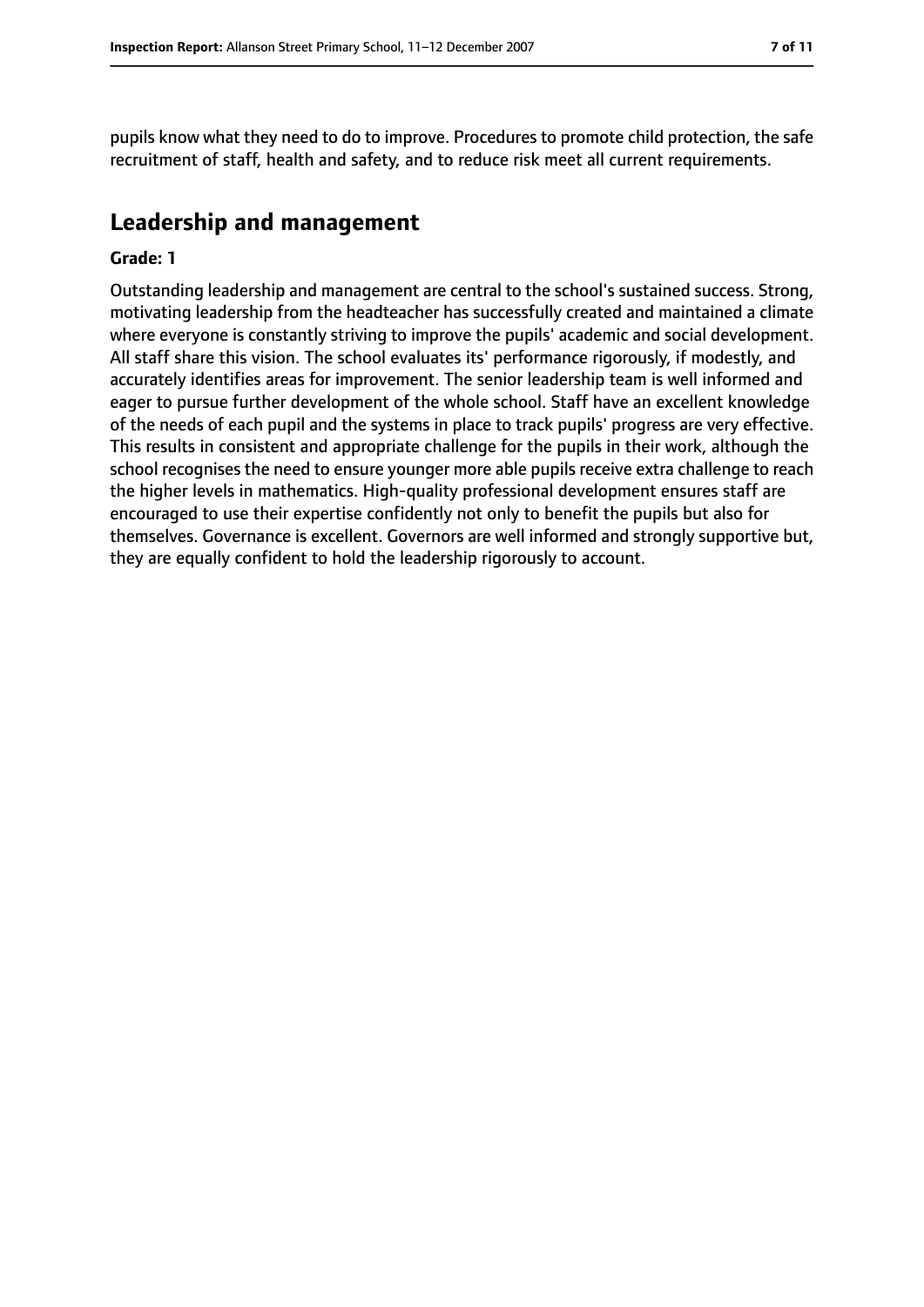**Any complaints about the inspection or the report should be made following the procedures set out in the guidance 'Complaints about school inspection', which is available from Ofsted's website: www.ofsted.gov.uk.**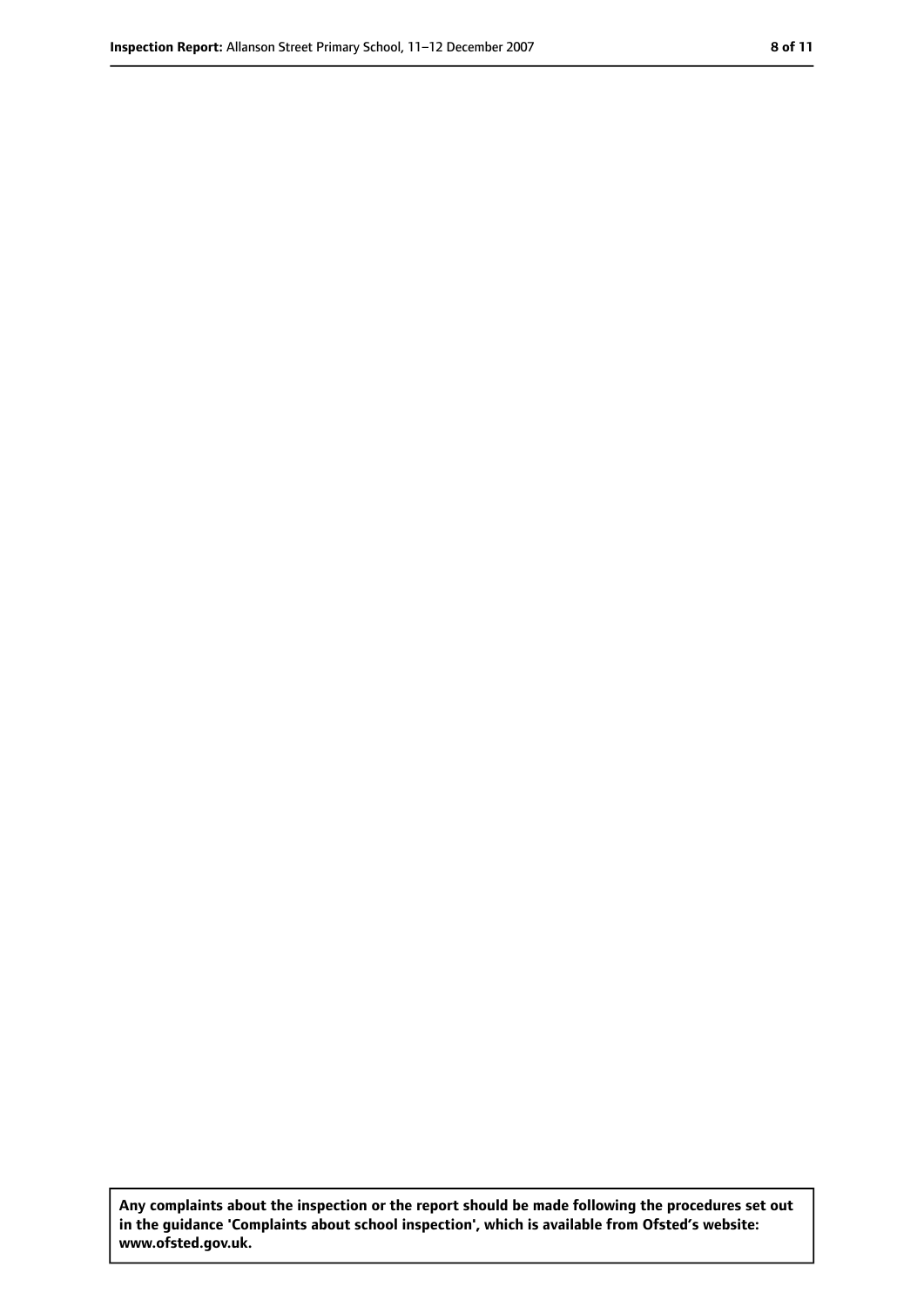# **Inspection judgements**

| $^{\backprime}$ Key to judgements: grade 1 is outstanding, grade 2 good, grade 3 satisfactory, and | <b>School</b>  |
|----------------------------------------------------------------------------------------------------|----------------|
| arade 4 inadequate                                                                                 | <b>Overall</b> |

## **Overall effectiveness**

| How effective, efficient and inclusive is the provision of education, integrated<br>care and any extended services in meeting the needs of learners? |     |
|------------------------------------------------------------------------------------------------------------------------------------------------------|-----|
| Effective steps have been taken to promote improvement since the last<br>inspection                                                                  | Yes |
| How well does the school work in partnership with others to promote learners'<br>well-being?                                                         |     |
| The effectiveness of the Foundation Stage                                                                                                            |     |
| The capacity to make any necessary improvements                                                                                                      |     |

#### **Achievement and standards**

| How well do learners achieve?                                                                               |  |
|-------------------------------------------------------------------------------------------------------------|--|
| The standards <sup>1</sup> reached by learners                                                              |  |
| How well learners make progress, taking account of any significant variations between<br>groups of learners |  |
| How well learners with learning difficulties and disabilities make progress                                 |  |

## **Personal development and well-being**

| How good is the overall personal development and well-being of the<br>learners?                                  |  |
|------------------------------------------------------------------------------------------------------------------|--|
| The extent of learners' spiritual, moral, social and cultural development                                        |  |
| The extent to which learners adopt healthy lifestyles                                                            |  |
| The extent to which learners adopt safe practices                                                                |  |
| How well learners enjoy their education                                                                          |  |
| The attendance of learners                                                                                       |  |
| The behaviour of learners                                                                                        |  |
| The extent to which learners make a positive contribution to the community                                       |  |
| How well learners develop workplace and other skills that will contribute to<br>their future economic well-being |  |

## **The quality of provision**

| How effective are teaching and learning in meeting the full range of the<br>learners' needs?          |  |
|-------------------------------------------------------------------------------------------------------|--|
| How well do the curriculum and other activities meet the range of needs<br>and interests of learners? |  |
| How well are learners cared for, quided and supported?                                                |  |

#### **Annex A**

 $^1$  Grade 1 - Exceptionally and consistently high; Grade 2 - Generally above average with none significantly below average; Grade 3 - Broadly average to below average; Grade 4 - Exceptionally low.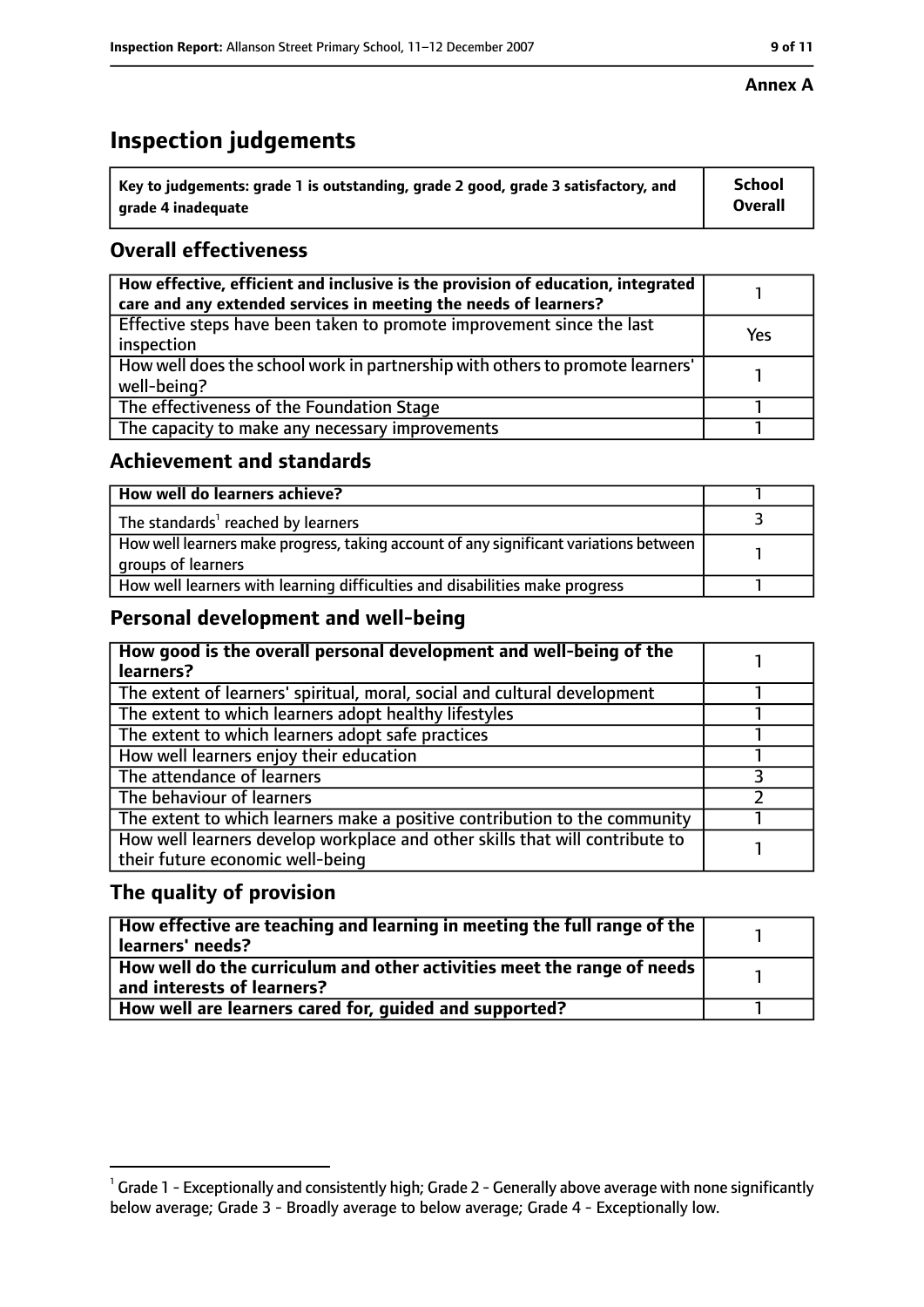#### **Annex A**

# **Leadership and management**

| How effective are leadership and management in raising achievement<br>and supporting all learners?                                              |     |
|-------------------------------------------------------------------------------------------------------------------------------------------------|-----|
| How effectively leaders and managers at all levels set clear direction leading<br>to improvement and promote high quality of care and education |     |
| How effectively leaders and managers use challenging targets to raise standards                                                                 |     |
| The effectiveness of the school's self-evaluation                                                                                               |     |
| How well equality of opportunity is promoted and discrimination tackled so<br>that all learners achieve as well as they can                     |     |
| How effectively and efficiently resources, including staff, are deployed to<br>achieve value for money                                          |     |
| The extent to which governors and other supervisory boards discharge their<br>responsibilities                                                  |     |
| Do procedures for safequarding learners meet current government<br>requirements?                                                                | Yes |
| Does this school require special measures?                                                                                                      | No  |
| Does this school require a notice to improve?                                                                                                   | No  |